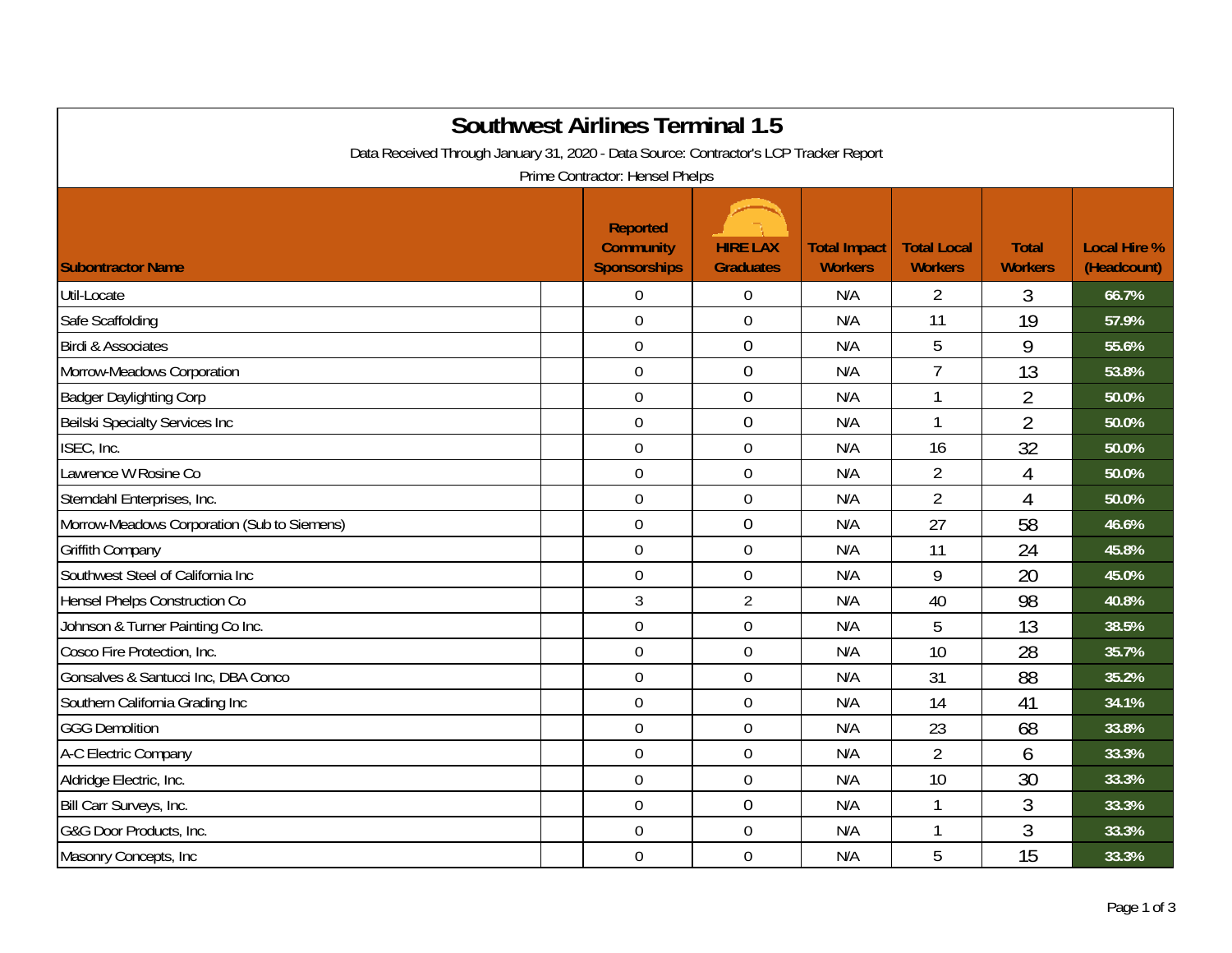| <b>Southwest Airlines Terminal 1.5</b><br>Data Received Through January 31, 2020 - Data Source: Contractor's LCP Tracker Report<br>Prime Contractor: Hensel Phelps |  |                                                            |                                     |                                       |                                      |                                |                                    |  |
|--------------------------------------------------------------------------------------------------------------------------------------------------------------------|--|------------------------------------------------------------|-------------------------------------|---------------------------------------|--------------------------------------|--------------------------------|------------------------------------|--|
| <b>Subontractor Name</b>                                                                                                                                           |  | <b>Reported</b><br><b>Community</b><br><b>Sponsorships</b> | <b>HIRE LAX</b><br><b>Graduates</b> | <b>Total Impact</b><br><b>Workers</b> | <b>Total Local</b><br><b>Workers</b> | <b>Total</b><br><b>Workers</b> | <b>Local Hire %</b><br>(Headcount) |  |
| Tahlequah Rebar Inc.                                                                                                                                               |  | $\mathbf 0$                                                | $\boldsymbol{0}$                    | N/A                                   | 7                                    | 21                             | 33.3%                              |  |
| R.J. & J. Construction, Inc.                                                                                                                                       |  | $\mathbf 0$                                                | $\mathbf 0$                         | N/A                                   | 6                                    | 19                             | 31.6%                              |  |
| <b>SME Steel</b>                                                                                                                                                   |  | $\overline{0}$                                             | $\mathbf 0$                         | N/A                                   | 24                                   | 76                             | 31.6%                              |  |
| Mike Zarp, Inc.                                                                                                                                                    |  | $\overline{0}$                                             | $\boldsymbol{0}$                    | N/A                                   | 5                                    | 16                             | 31.3%                              |  |
| Woodbridge Glass Incorporated                                                                                                                                      |  | $\mathbf{1}$                                               | $\mathbf{1}$                        | N/A                                   | 5                                    | 16                             | 31.3%                              |  |
| <b>Gerdau Reinforcing Steel</b>                                                                                                                                    |  | $\mathbf 0$                                                | $\boldsymbol{0}$                    | N/A                                   | 14                                   | 45                             | 31.1%                              |  |
| <b>Shoring Engineers</b>                                                                                                                                           |  | $\mathbf 0$                                                | $\mathbf 0$                         | N/A                                   | 27                                   | 89                             | 30.3%                              |  |
| Jordim Int'l Inc                                                                                                                                                   |  | $\Omega$                                                   | $\mathbf 0$                         | N/A                                   | 10                                   | $\overline{33}$                | 30.3%                              |  |
| Nevell Group, Inc.                                                                                                                                                 |  | $\mathbf 0$                                                | $\boldsymbol{0}$                    | N/A                                   | 12                                   | 40                             | 30.0%                              |  |
| Anning Johnson Company                                                                                                                                             |  | $\mathbf 0$                                                | $\boldsymbol{0}$                    | N/A                                   | 5                                    | 17                             | 29.4%                              |  |
| Rebar Engineering Inc.                                                                                                                                             |  | $\mathbf 0$                                                | $\mathbf 0$                         | N/A                                   | $\overline{4}$                       | 14                             | 28.6%                              |  |
| West Coast Fire Stopping                                                                                                                                           |  | $\mathbf 0$                                                | $\boldsymbol{0}$                    | N/A                                   | $\overline{2}$                       |                                | 28.6%                              |  |
| Rosendin Electric                                                                                                                                                  |  | $\overline{0}$                                             | $\mathbf 0$                         | N/A                                   | 31                                   | 112                            | 27.7%                              |  |
| Murray Company                                                                                                                                                     |  | $\overline{0}$                                             | $\boldsymbol{0}$                    | N/A                                   | 25                                   | 93                             | 26.9%                              |  |
| Saddleback Waterproofing                                                                                                                                           |  | $\mathbf 0$                                                | $\mathbf 0$                         | N/A                                   | 5                                    | 19                             | 26.3%                              |  |
| Zolnay Insulation, Inc.                                                                                                                                            |  | $\mathbf 0$                                                | $\boldsymbol{0}$                    | N/A                                   | 6                                    | 23                             | 26.1%                              |  |
| Infinity Drywall Contracting, Inc.                                                                                                                                 |  | $\mathbf 0$                                                | $\mathbf 0$                         | N/A                                   | 35                                   | 135                            | 25.9%                              |  |
| Pan-Pacific Mechanical                                                                                                                                             |  | $\overline{0}$                                             | $\mathbf 0$                         | N/A                                   | 28                                   | 108                            | 25.9%                              |  |
| <b>Comet Electric</b>                                                                                                                                              |  | $\overline{0}$                                             | $\mathbf 0$                         | N/A                                   | $\overline{2}$                       | 8                              | 25.0%                              |  |
| Corradini Corp                                                                                                                                                     |  | $\boldsymbol{0}$                                           | $\boldsymbol{0}$                    | N/A                                   | $\overline{2}$                       | 8                              | 25.0%                              |  |
| <b>Elljay Acoustics</b>                                                                                                                                            |  | $\mathbf 0$                                                | $\boldsymbol{0}$                    | N/A                                   | 1                                    | 4                              | 25.0%                              |  |
| Commecial Scaffolding of CA                                                                                                                                        |  | $\mathbf 0$                                                | $\boldsymbol{0}$                    | N/A                                   | 8                                    | 33                             | 24.2%                              |  |
| <b>Performance Contracting</b>                                                                                                                                     |  | $\mathbf 0$                                                | $\boldsymbol{0}$                    | N/A                                   | 16                                   | 66                             | 24.2%                              |  |
| NorCal Pipeline Services, Inc.                                                                                                                                     |  | $\overline{0}$                                             | $\mathbf 0$                         | N/A                                   | 5                                    | 24                             | 20.8%                              |  |